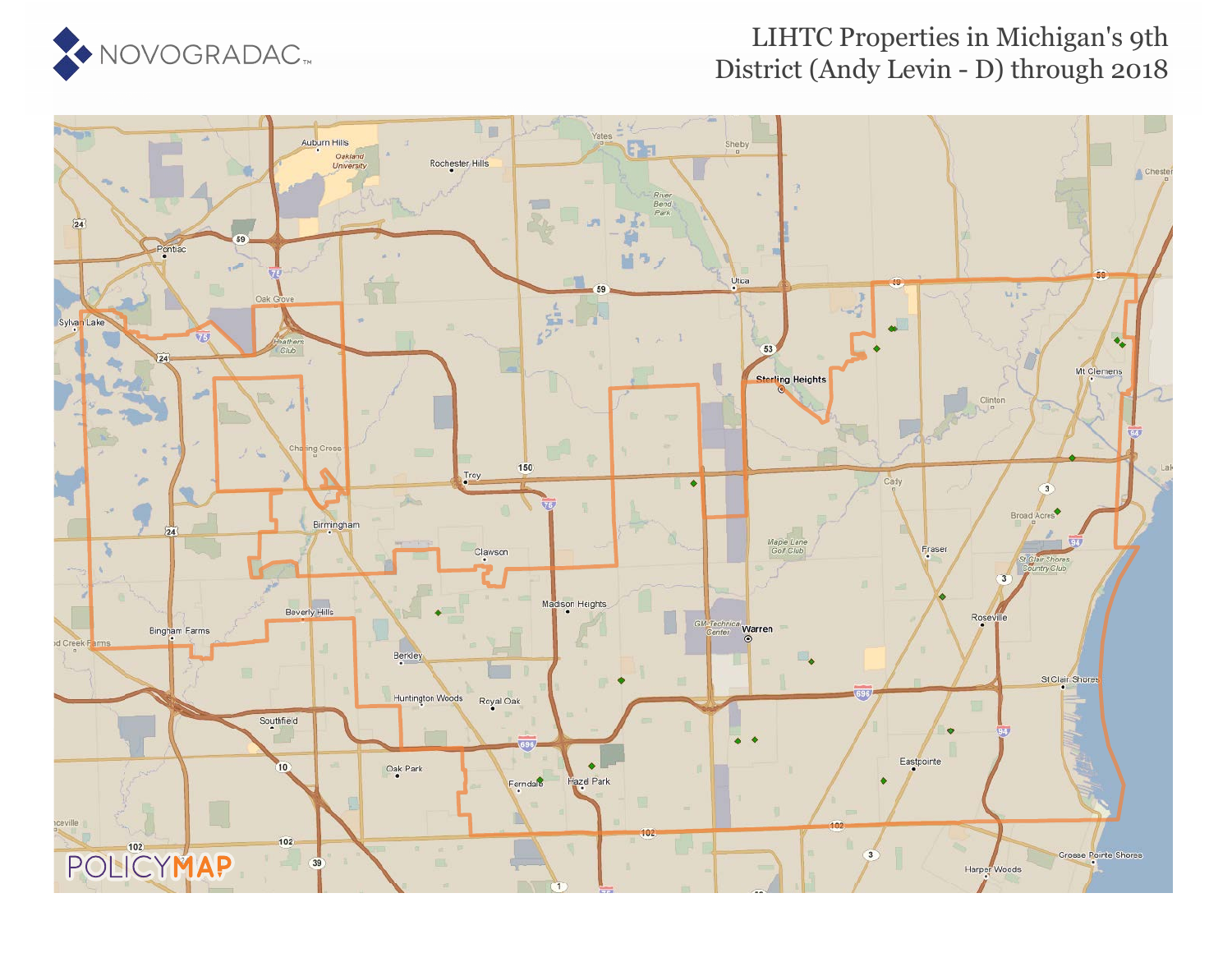## LIHTC Properties in Michigan's 9th District Through 2018

| <b>Project Name</b>                                              | <b>Address</b>                                  | <b>City</b>                       | <b>State</b>           | <b>Zip Code</b> | Nonprofit<br><b>Sponsor</b> | <b>Allocation</b><br><b>Year</b> | <b>Annual</b><br><b>Allocated</b><br><b>Amount</b> | <b>Year Placed</b><br>in Service | <b>Construction Type</b>        | <b>Total</b><br><b>Units</b> | Low<br><b>Income</b><br><b>Units</b> | <b>Rent or</b><br><b>Income</b><br><b>Ceiling</b> | <b>Credit</b><br>Percentage                 | Tax-<br><b>Exempt</b><br><b>Bond</b> | <b>HUD Multi-</b><br>Family<br><b>Financing/Rental</b><br><b>Assistance</b> |
|------------------------------------------------------------------|-------------------------------------------------|-----------------------------------|------------------------|-----------------|-----------------------------|----------------------------------|----------------------------------------------------|----------------------------------|---------------------------------|------------------------------|--------------------------------------|---------------------------------------------------|---------------------------------------------|--------------------------------------|-----------------------------------------------------------------------------|
| HARPER SQUARE                                                    | 22933N<br>NUNNELEY RD TOWNSHIP                  | <b>CLINTON</b>                    | MI                     | 48036           | No                          | 1996                             | $\$0$                                              | 1998                             | <b>Acquisition and Rehab 72</b> |                              | 72                                   |                                                   | <b>Both 30%</b><br>and 70%<br>present value | No                                   |                                                                             |
| <b>CENTER LINE PARK</b><br><b>TOWERS APTS</b>                    | 8033 E 10 MILE<br>RD                            | <b>CENTER LINE</b>                | MI                     | 48015           | No                          | 2006                             | \$669,741                                          | 2006                             | Acquisition and Rehab 300       |                              | 300                                  | 60% AMGI                                          | <b>Both 30%</b><br>and 70%<br>present value | Yes                                  |                                                                             |
| <b>LAWRENCE PARK</b>                                             | 7000 E 10 MILE<br><b>RD</b>                     | <b>CENTER LINE</b>                | MI                     | 48015           | No                          | 2007                             | \$635,950                                          | 2007                             | Acquisition and Rehab 252       |                              | 250                                  | 60% AMGI                                          | 30 % present $\gamma_{\rm es}$<br>value     |                                      |                                                                             |
| <b>OXFORD SQUARE</b>                                             | 34594 LIPKE ST                                  | CLINTON<br>TOWNSHIP               | MI                     | 48035           |                             | 2006                             | \$1,177,064                                        | 2008                             | Acquisition and Rehab 206       |                              | 206                                  | 60% AMGI                                          | <b>Both 30%</b><br>and 70%<br>present value | No                                   |                                                                             |
| DEVON SQUARE                                                     | 1225 ORCHARD<br><b>ST</b>                       | <b>FERNDALE</b>                   | $\mathbf{M}\mathbf{I}$ | 48220           | No                          | 2009                             | \$441,575                                          | 2010                             | Acquisition and Rehab 60        |                              | 60                                   | 50% AMGI                                          | $30\,\%$ present $\,$ No value              |                                      |                                                                             |
| <b>AMERICAN HOUSE</b><br><b>LAKESIDE II</b>                      | 15821 19 MILE<br>RD                             | CLINTON<br><b>TOWNSHIP</b>        | MI                     | 48038           | No                          | 2009                             | \$244,625                                          | 2011                             | <b>New Construction</b>         | 82                           | 33                                   | 50% AMGI                                          | 30 % present $\,$ No $\,$<br>value          |                                      | No                                                                          |
| <b>VILLAGE OF ROYAL</b><br><b>OAK AT STARR</b><br><b>CORNERS</b> | 3412 DEVON RD ROYAL OAK                         |                                   | MI                     | 48073           | No                          | 2012                             | \$341,651                                          | 2011                             | New Construction                | 147                          | 107                                  | 50% AMGI                                          | $30\,\%$ present $\,$ Yes value             |                                      |                                                                             |
| <b>AMERICAN HOUSE</b><br><b>HAZEL PARK</b>                       | 777 E<br><b>WOODWARD</b><br><b>HEIGHTS BLVD</b> | <b>HAZEL PARK</b>                 | MI                     | 48030           | No                          | 2009                             | \$311,323                                          | 2011                             | <b>New Construction</b>         | 125                          | 25                                   | 60% AMGI                                          | <b>Both 30%</b><br>and 70%<br>present value | No                                   | No                                                                          |
| <b>AMERICAN HOUSE</b><br><b>LAKESIDE I</b>                       | 15731 19 MILE<br>RD                             | <b>CLINTON</b><br><b>TOWNSHIP</b> | MI                     | 48038           | No                          | 2009                             | \$244,622                                          | 2011                             | Acquisition and Rehab 36        |                              | $\bf{0}$                             | 60% AMGI                                          | <b>Both 30%</b><br>and 70%<br>present value | No                                   | No                                                                          |
| <b>CLEMENS</b><br><b>COURT/NEWPORT I</b>                         | 24062<br><b>TRILLIUM CT</b>                     | CLINTON<br><b>TOWNSHIP</b>        | MI                     | 48036           |                             | Insufficient<br>Data             | $\$0$                                              | Insufficient<br>Data             | Not Indicated                   | 160                          | $\bf{0}$                             |                                                   | Not<br>Indicated                            |                                      |                                                                             |
| <b>MADISON TOWER I</b>                                           | 27777<br>DEQUINDRE RD HEIGHTS                   | <b>MADISON</b>                    | MI                     | 48071           |                             | Insufficient<br>Data             | $\$0$                                              | Insufficient<br>Data             | Not Indicated                   | 168                          | $\bf{0}$                             |                                                   | Not<br>Indicated                            |                                      |                                                                             |
| <b>SOLBERG TOWER</b>                                             | 27787<br>DEQUINDRE RD HEIGHTS                   | <b>MADISON</b>                    | $\mathbf{M}\mathbf{I}$ | 48071           |                             | Insufficient<br>Data             | $\$0$                                              | Insufficient<br>Data             | Not Indicated                   | 169                          | $\bf{0}$                             |                                                   | Not<br>Indicated                            |                                      |                                                                             |
| <b>NEWPORT APTS I</b>                                            | 24213 LOTUS DR CLINTON<br>TOWNSHIP              |                                   | $\mathbf{M}\mathbf{I}$ | 48036           | $\rm\, No$                  | 2010                             | \$1,116,193                                        | 2012                             | Acquisition and Rehab 168       |                              | 168                                  | 60% AMGI                                          | Both $30\%$<br>and 70%<br>present value     | No                                   | $\mathbf{N}\mathbf{o}$                                                      |